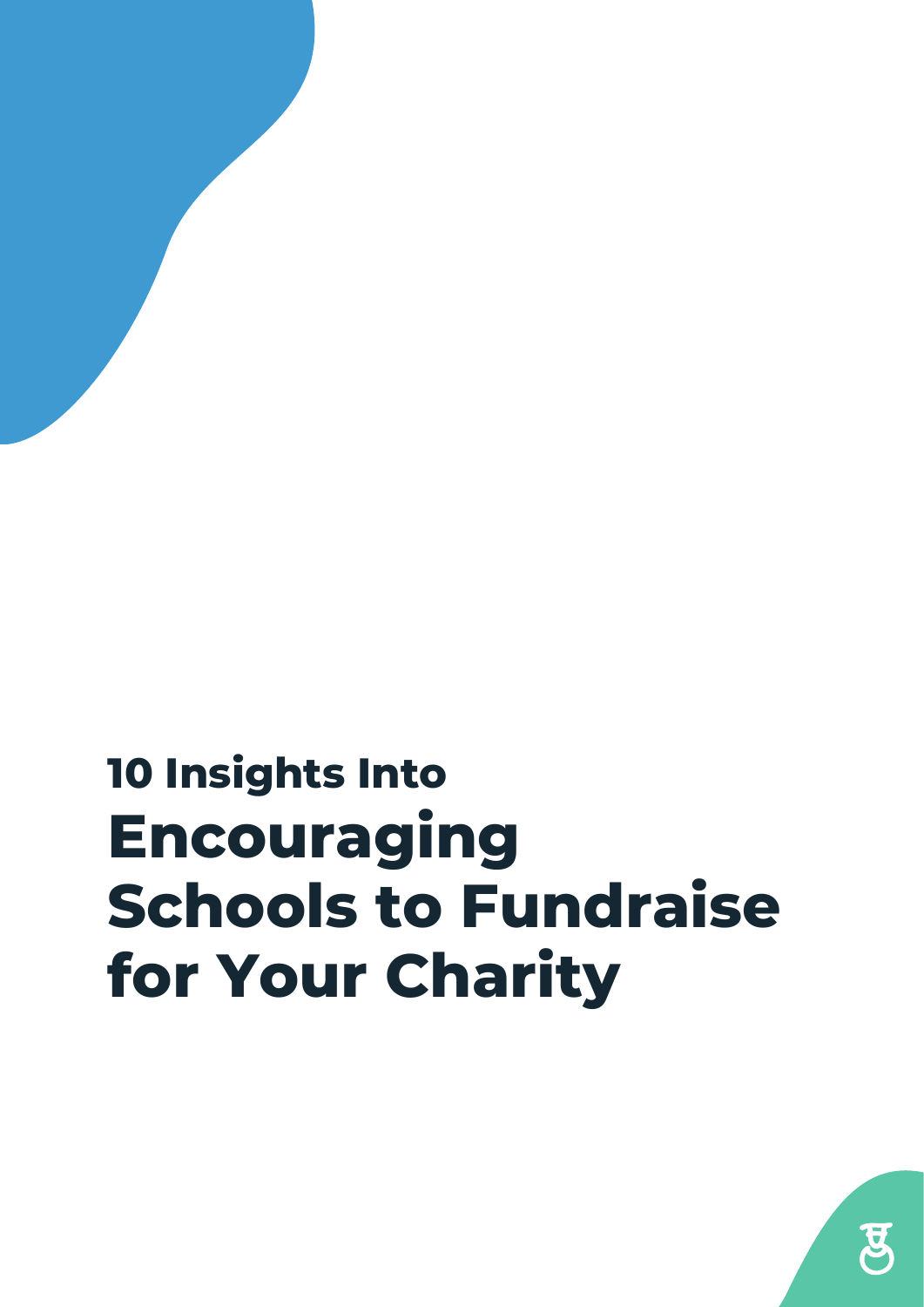#### **About the Author About the Author**

Jackie joined Sprint Education in 2010 after a career in Business Development, where she spearheaded business launches in France, Spain, and South Korea. With extensive experience in directing and advising our clients on their selling to schools strategies, Jackie has built a reputation as the UK's leading-light on sales strategies for Sprint Education.

Just five minutes of her time dedicated to your strategy could be the difference between 10 and 100 sales!

#### **Jackie O'Shea Jackie O'Shea**

Head of Sales

#### Sprint Education 8

- T: 01684 297374
- E: info@sprint-education.co.uk
- W: www.sprint-education.co.uk

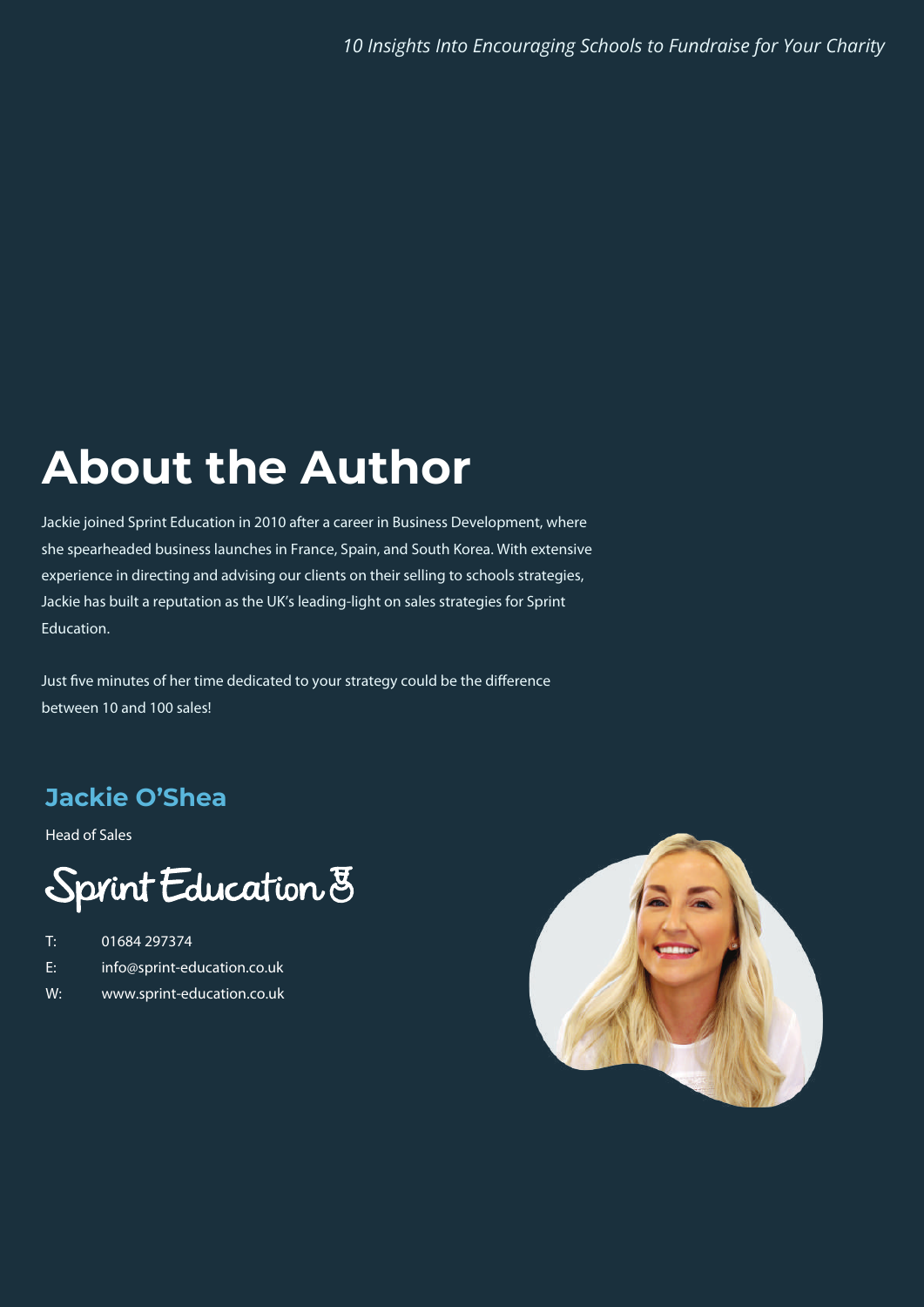# **How to get schools fundraising for you.**

Schools are some of the biggest benefactors to fundraising across the UK, so it's understandable that as a charity you'd want to look at the optimum methods for encouraging schools, teachers, and pupils to raise money for you.

Having designed and completed hundreds of fundraising campaigns to the education sector we know what will work for you.

That is what this report is all about, helping you to delve into the belly of the beast of marketing to schools, so you can make a huge difference to your fundraising totals.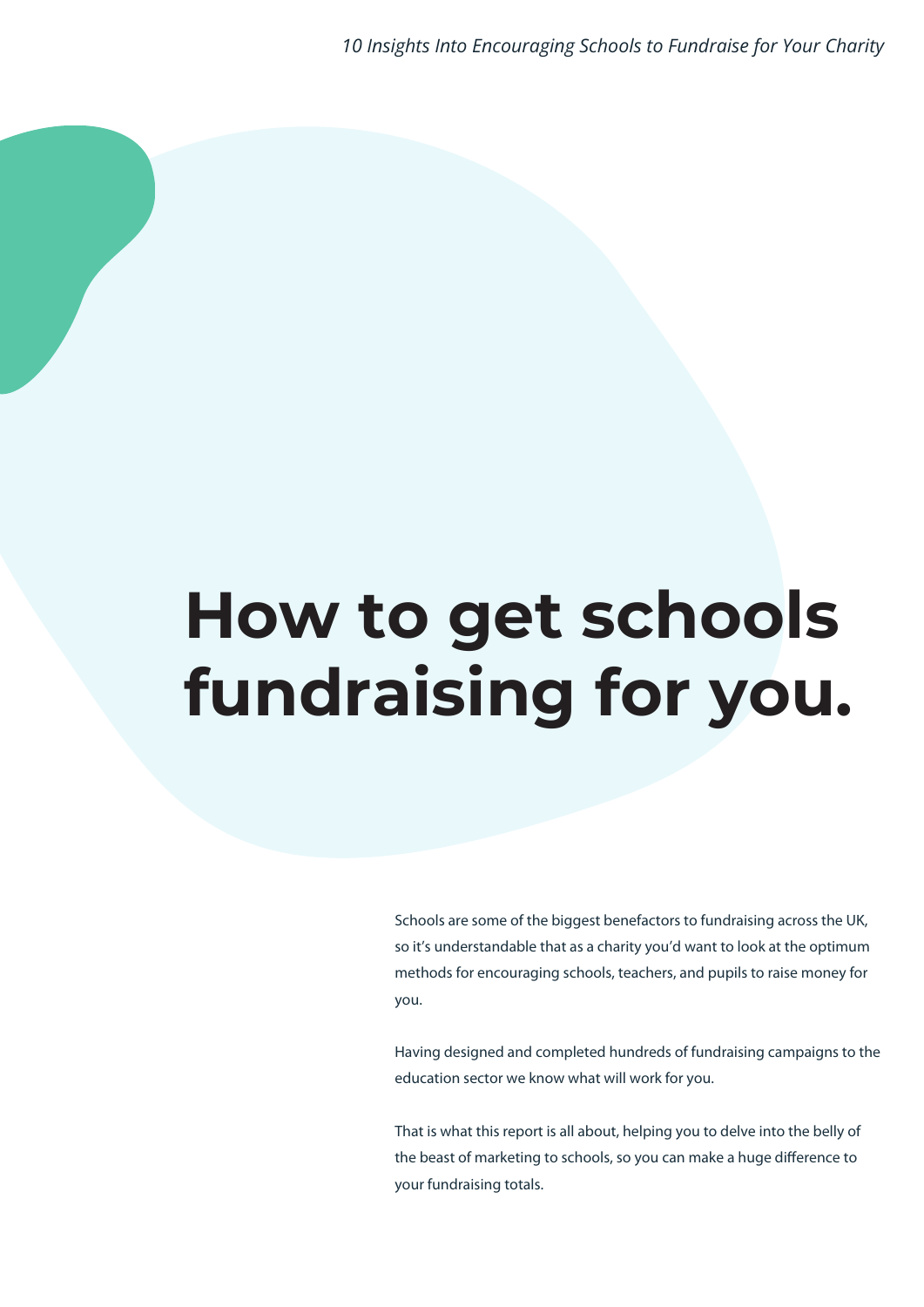.

### **Insight #1 Who should you contact?**

The contacts in schools that you need to target will vary depending on your type of charity and the specific requirements of your fundraising campaign.

We work with over 100 charities, helping with their fundraising in schools projects, so we've seen all manner of teacher types contacted for charitable purposes. However, when it comes to general school fundraising contacting all teachers possible is the most powerful means of success.

There are over 450,000 teachers within UK educational establishments of which we have over 400,000 named staff/teachers across 31,000 UK establishments within our Education Database ready to be contacted by email, post, or telephone.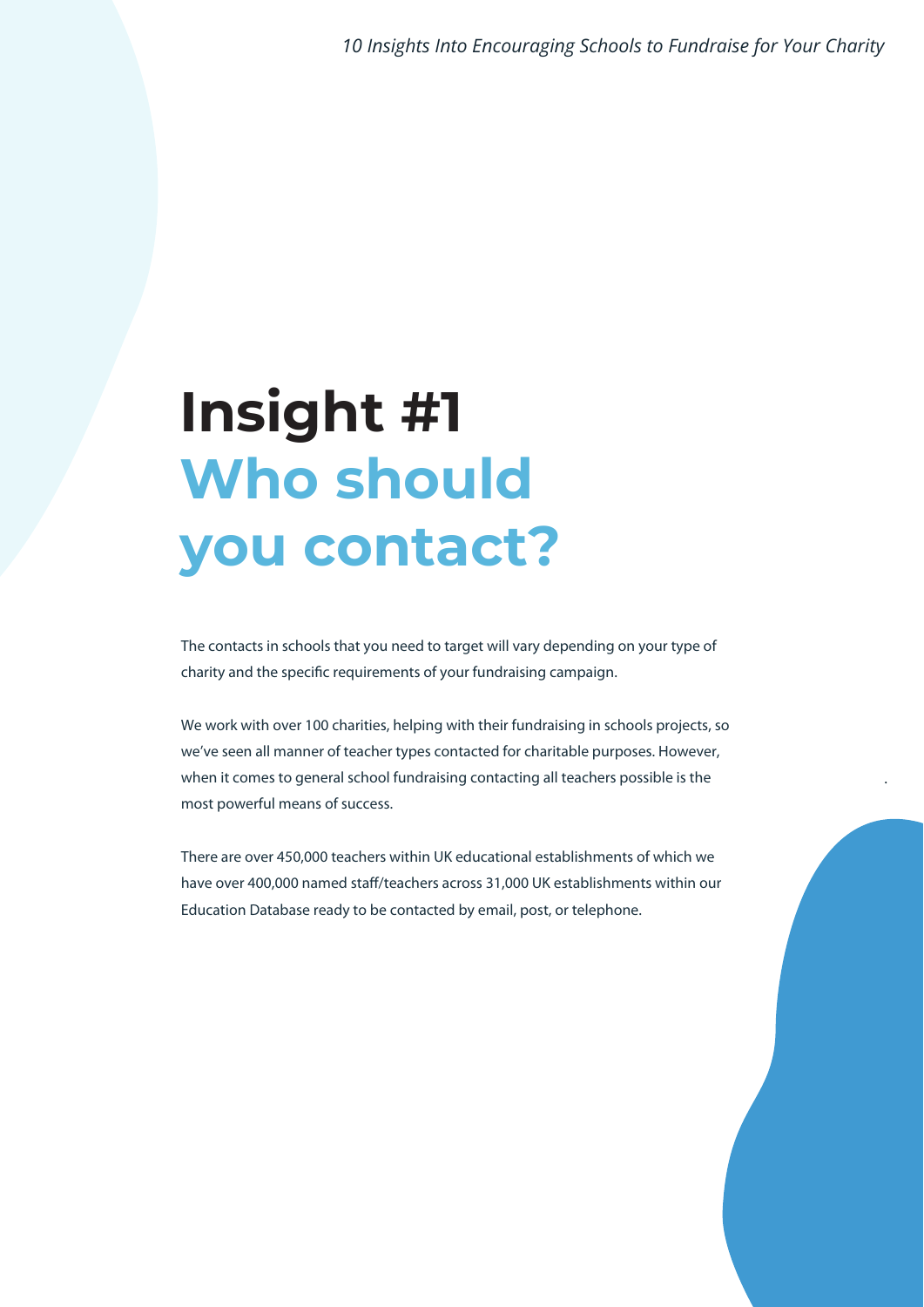### **Insight #2 Time your campaign to perfection**

The school calendar is chock-a-block with charity awareness days, celebrations and memorials. Schools love using these events to increase their pupils' awareness of the world around them, and forge closer links with the local community. So, if you've got a fun activity or competitions that can help teachers grow their pupils' awareness of your charity in a fun and engaging way then you're onto a winner!

Use the power of direct emails to get teachers to request fundraising and resource packs which you can post to them. This will reduce your costs massively by ensuring you are only posting packs (which can be costly to produce) to those schools that want one.

Campus users will also benefit from our Education Insights Calendar to plan their marketing from one place.

We've collated all of the events relevant to schools and education businesses in the UK into one super calendar, with 12 separate categories of events. As you become more familiar with each category and the cycle of the (highly predictable) school year, you'll learn how to drop the kind of targetted communications into teachers' inboxes that will have them wondering if someone overheard their thoughts.

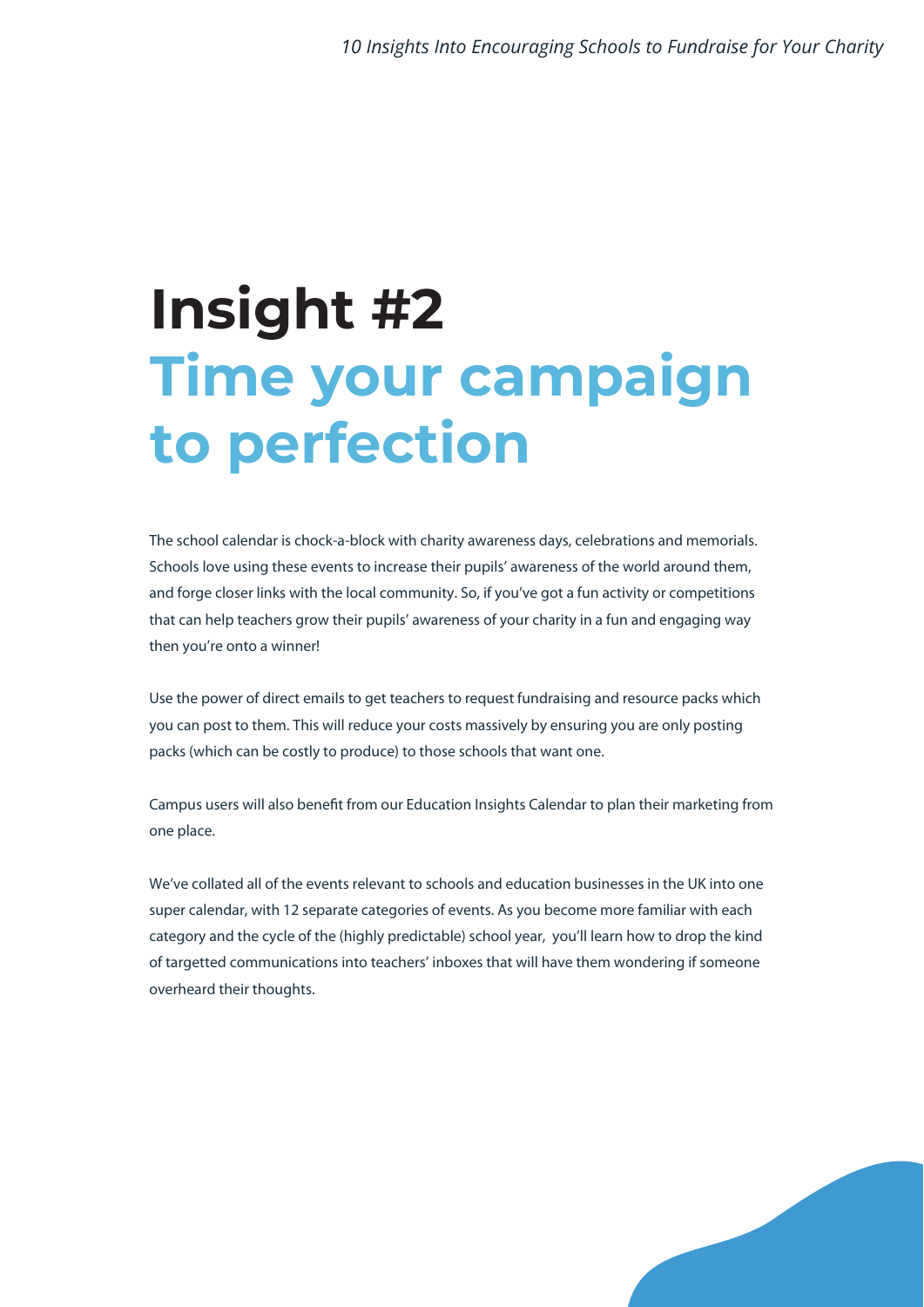### **Insight #3 You have the power to inspire**

Most of you are working for your charity because you are passionate about what you do and want to support and educate as many children as you can. Your enthusiasm for your job is infectious.

Remind yourself that you are your charity's greatest marketing asset. Your love of what you do is going to be what engages teachers, so you (and your face) need to be at the heart of every fundraising campaign.

Make sure your email has the human touch by making it clear that it's coming from you. Set your email's 'from name' as you, from your charity; use 'I' instead of 'we' or the name of your charity to build a personal connection; and, if it's practical, include your own work contact details instead of a generic 'info@...' email address so teachers know exactly who they can turn to for more information.

 The relationship you strike up in your correspondence with teachers is what will make your campaign triumphant. Oh, and a smiley photo of you with a hand-written signature in your email sign off will never do any harm.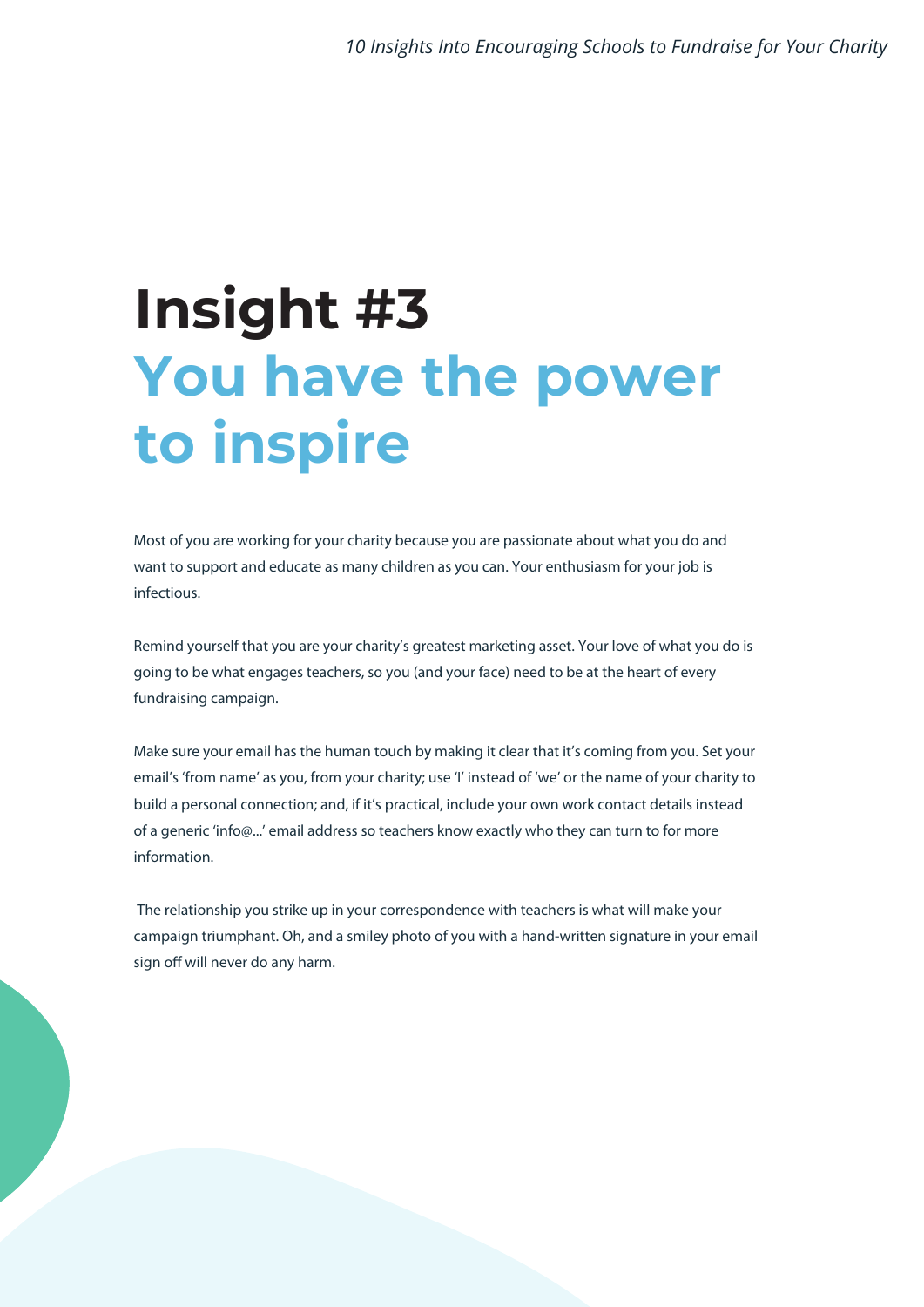#### **Insight #4 Highlight links to the curriculum**

You're offering schools the opportunity to get involved in a fun activity or event, and support a worthy cause in the process… what teacher wouldn't want to be part of that?

There's just one final piece of the puzzle missing. You need to show them how the activity is going to benefit their pupils' education; what parts of the curriculum is it going to help them bring to life?

Keep in mind that not every type of school has to follow the national curriculum (such as Academies, who can set their own curriculum as long as it's broad and balanced). But all schools are interested in offering more opportunities to engage with the curriculum outside of the classroom.

If you can offer fun and excitement, and aid learning at the same time, then it's going to be a no-brainer for most teachers!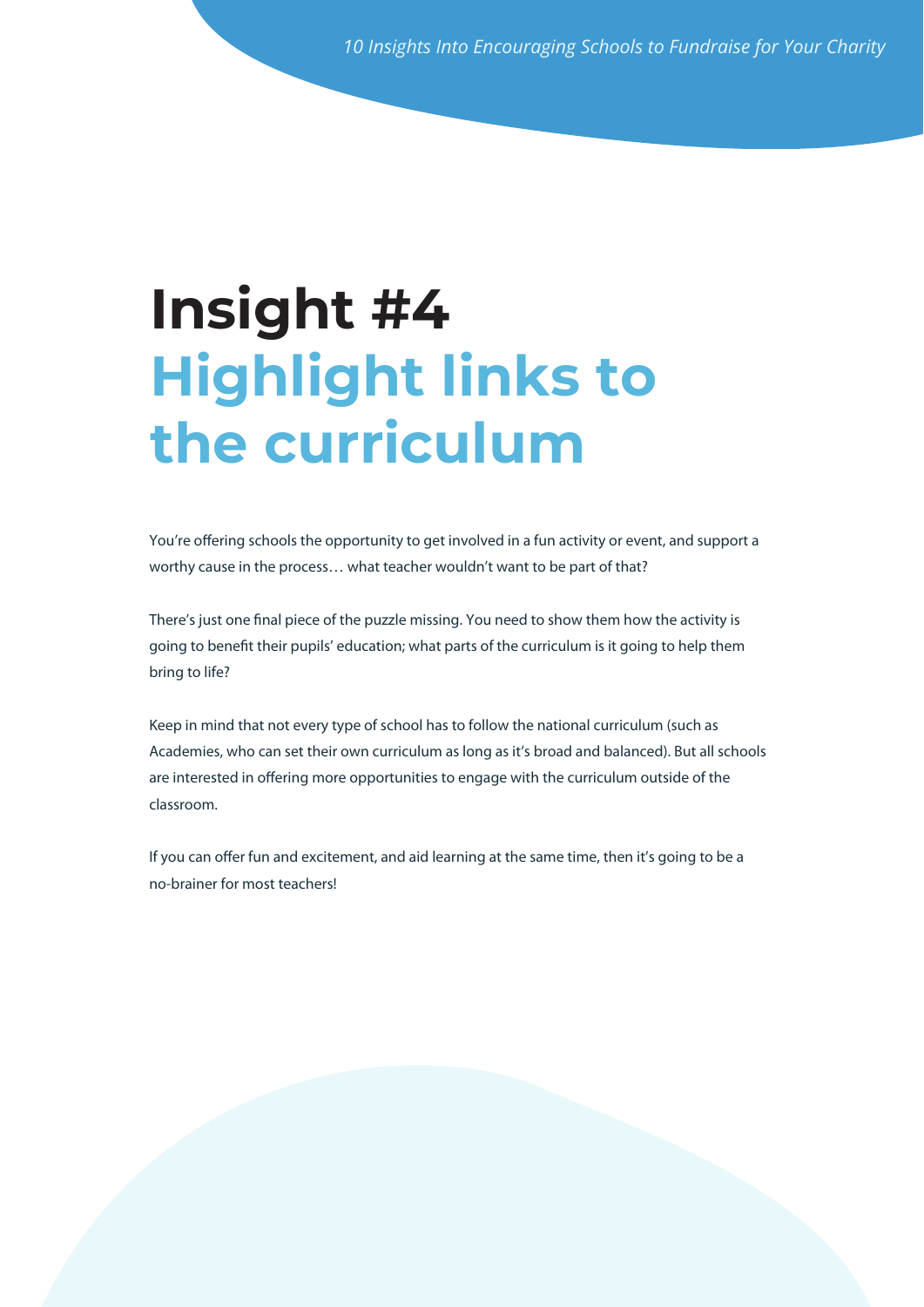#### **Insight #5 Teachers love a video!**

Charity and fundraising campaigns get some of the best response rates we see when marketing to schools. That's often due to the fact that you guys are great at coming up with exciting competitions, dressing up days, and activities, that schools can't wait to get involved in.

It's just these types of fun, engaging campaigns that lend themselves to a short video showing teachers and children taking part and having a great time.

We've seen email click-through rates increase by up to 96% by including a linked screengrab of your video, while including a video on your landing page can help to increase conversions by up to 86%!

It can also be hard to grab the attention of time-crunched teachers, particularly if your event takes a bit of explaining. But just one minute of video is worth a mind-blowing 1.8 million words in terms of engagement and recall! So instead of wearing out your keyboard crafting a long email, record a super-engaging, super-short video, and pop it in an email with a bullet-point summary. You'll be asking far less of teachers, yet will get much more out of them.

.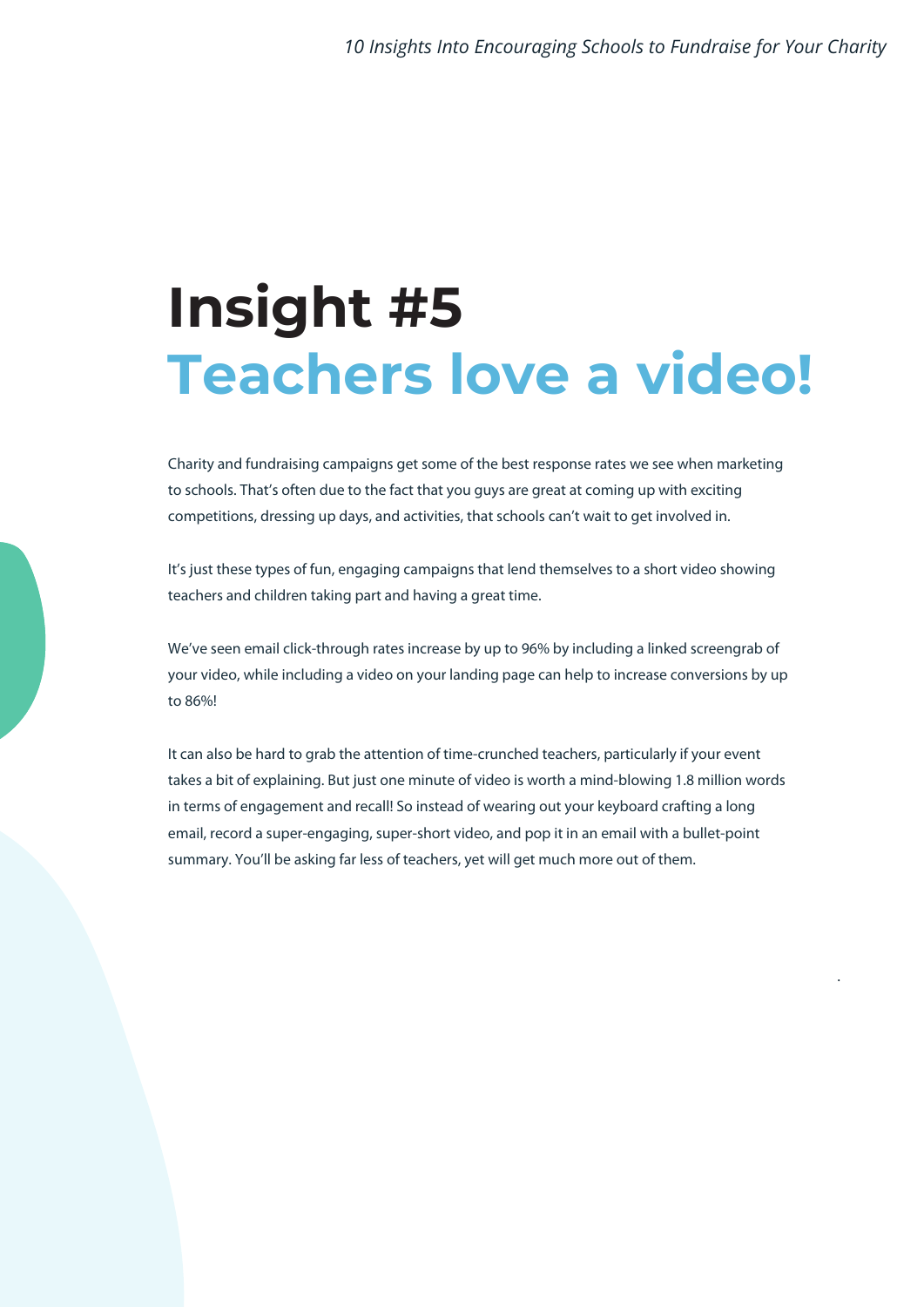### **Insight #6 Insight #6 Utilise social Utilise social sharing buttons sharing buttons**

In our experience, including social sharing buttons on your landing page will improve your In our experience, including social sharing buttons on your landing page will improve your average click-through rate from 2.4% to 6.2%. That's an increase of 158%! average click-through rate from 2.4% to 6.2%. That's an increase of 158%!

This has the power to be especially potent for you. The chances are that if a teacher loves what This has the power to be especially potent for you. The chances are that if a teacher loves what you are doing and wants to support it, they are also going to be eager to share it with their you are doing and wants to support it, they are also going to be eager to share it with their friends and colleagues; meaning your message takes on a life of its own. friends and colleagues; meaning your message takes on a life of its own.

It's not often you get something for nothing in this world so make the most of this opportunity! It's not often you get something for nothing in this world so make the most of this opportunity!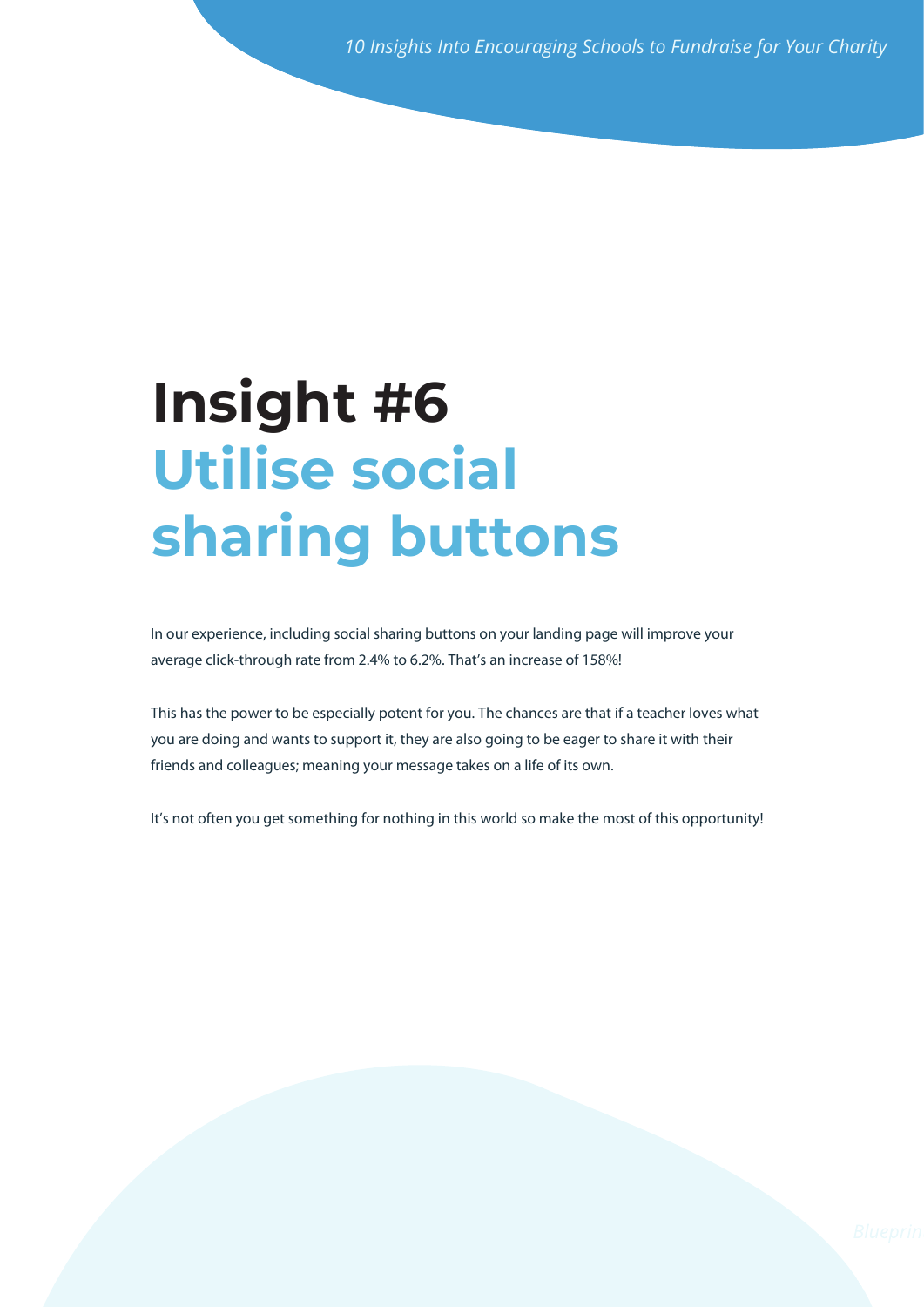### **Insight #7 Nurture your fundraising leads**

Many charities utilise a sign-up form on their website where teachers and schools can register for the competition or activity that they are promoting. That's great, but are you capturing the details of those teachers that express an interest but don't quite get round to signing up?

At Sprint, we can capture the details of every teacher who shows an interest in your email by either downloading an image or clicking on a link within your email. We call this a Database of **Oualified Leads.** 

Campus users also have the ability to set up their own custom forms to embed onto their landing page. Every time a teacher fills in the form, their details are automatically sent straight into the sales funnel in your account. You can set up an automatic lead generation method that collects data for you 24/7!

This information is going to be invaluable to you; not only allowing you to extend your current campaign, but also giving you the data that will enable you to fire subsequent campaigns to success.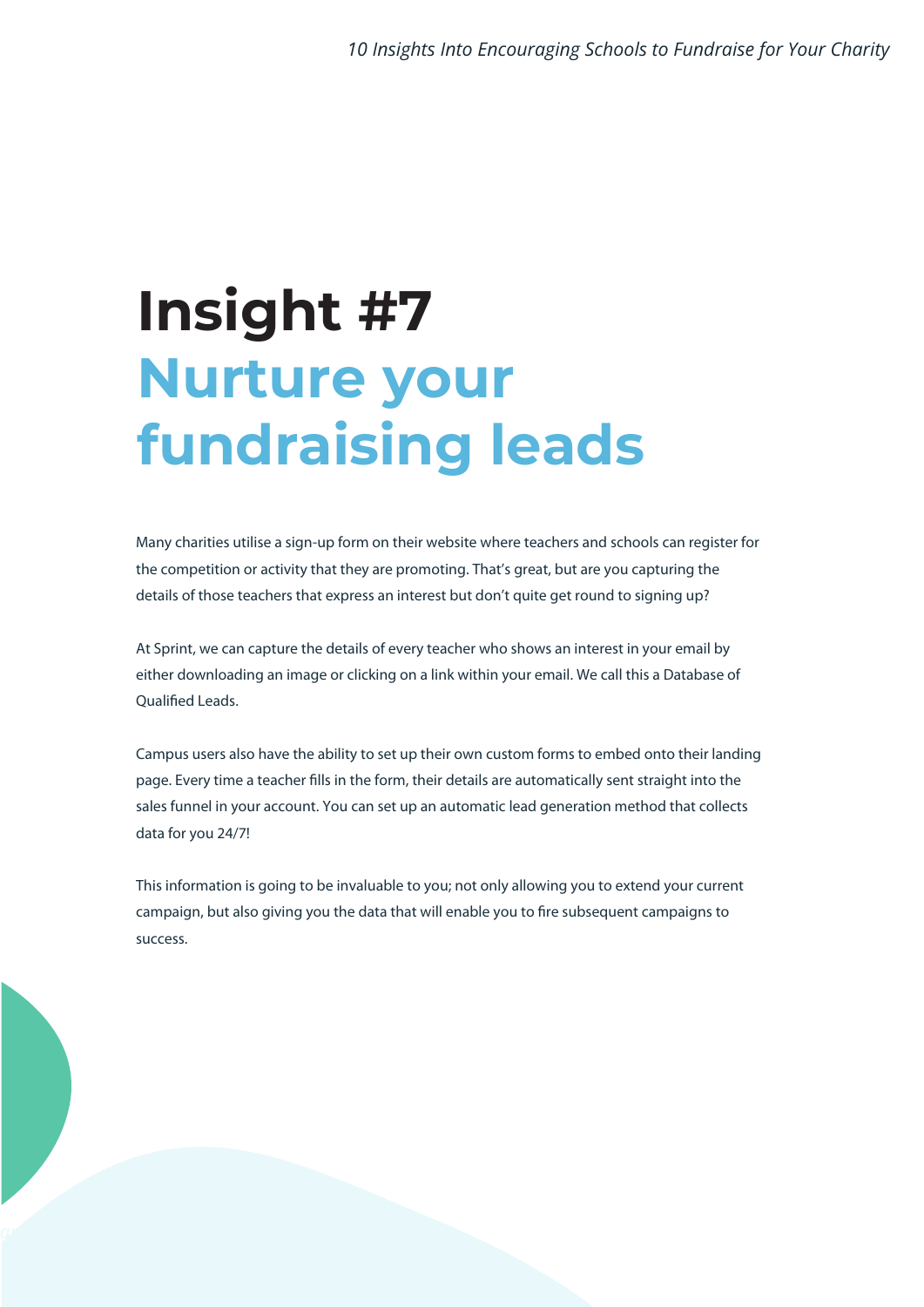### **Insight #8 Promote your values on social media**

While teachers primarily log on to social media to be entertained and stay in the loop, it's not all dog memes and family gossip. Over 75% of consumers consult social media channels before buying from a company, and social profiles can often be in the first few search engine results for company names.

There are 800,000 UK teachers active on social media, and while it's not as effective as email marketing both in terms of cost and results, free marketing platforms aren't to be sniffed at.

Sites such as Instagram, Pinterest, and Facebook allow you to quickly upload and share photos, images, and videos that represent your charity's values and the work you do. You can communicate your activities and precisely what your charity does to teachers in a visually engaging way.

The collaborative nature of social platforms also provides another way for teachers to interact with you. Perhaps post a video of a school taking part in one of your exciting challenges, and encourage teachers to tag their colleagues and dare them to give it a go. You'll be building organic engagement to support your social media presence, and those tagged teachers may go on to sign up to your latest fundraising event!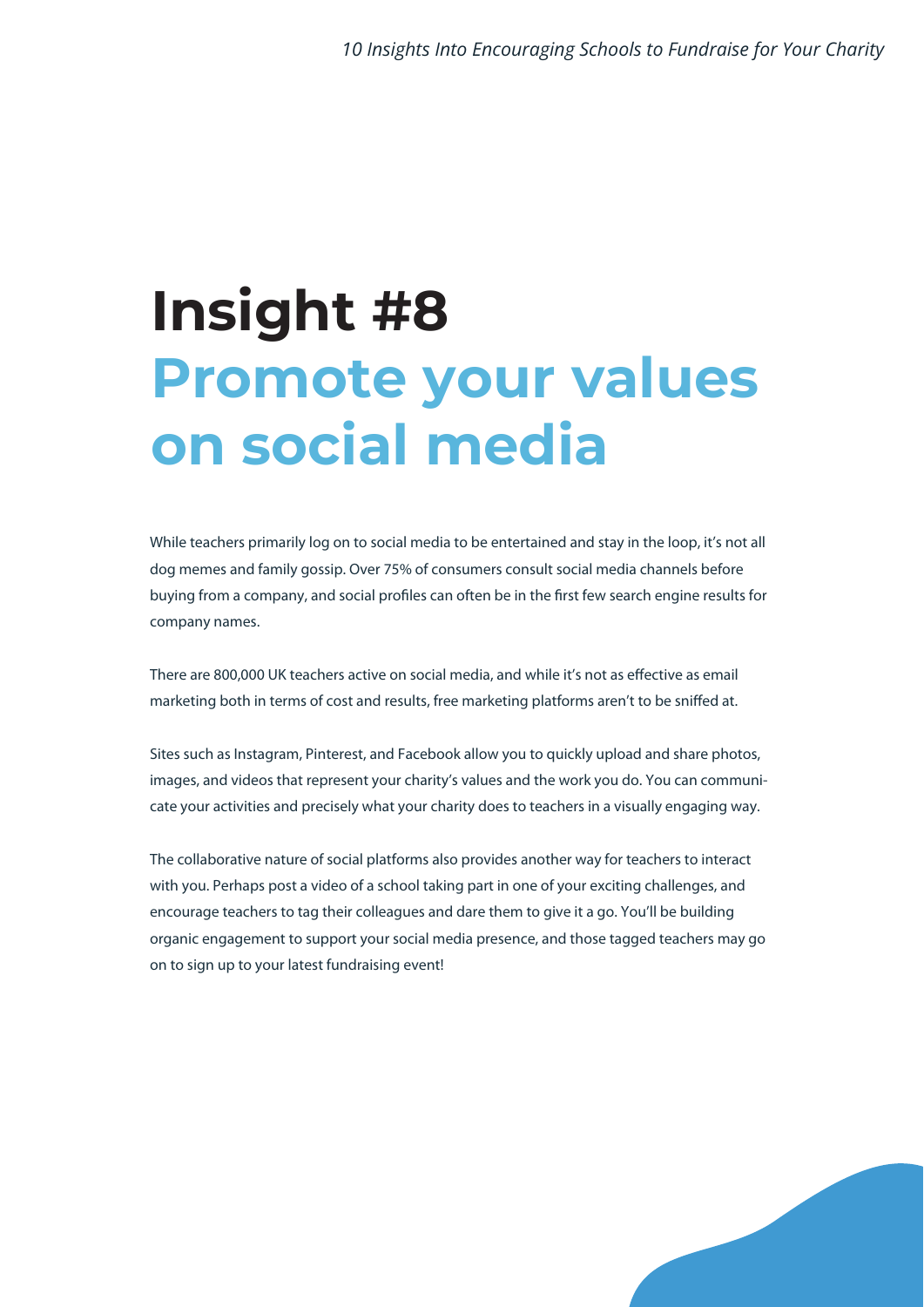## **Insight #9 Competition is fierce**

At Sprint Education, we've designed successful strategies for charities of all shapes and sizes; all doing brilliant work and all desperate to reach more teachers and children right across the UK!

So it will come as no surprise to you that charities are one of the top 2 most popular organisation types that contact schools regularly. This means you need to really work hard to stand out from the crowd.

So to do our bit to help charities…

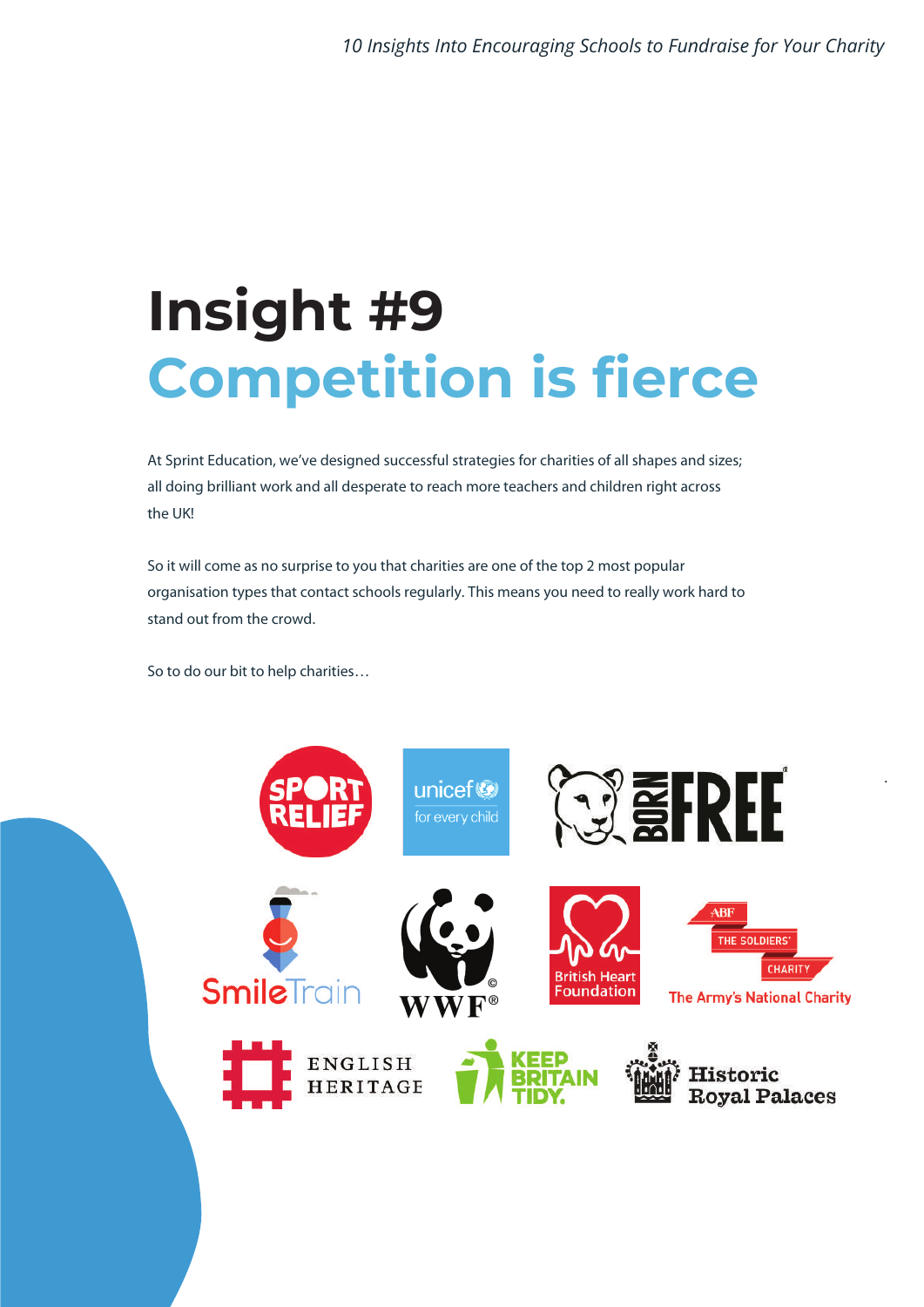*10 Insights Into Encouraging Schools to Fundraise for Your Charity*

#### **Insight #10 Sprint Education give charities a 10% discount**

If you're a registered charity, Sprint Education will give you a 10% discount on your email campaign to schools and teachers to help maximise your fundraising efforts.

We've designed emails for some of the UK's biggest charities so we know how to get your campaign humming! Give us a call, and we'll be happy to share our expertise with you and identify the best strategy to aid your fundraising campaigns.

**Please remember to quote "CHARITY10%" to receive your discount.**